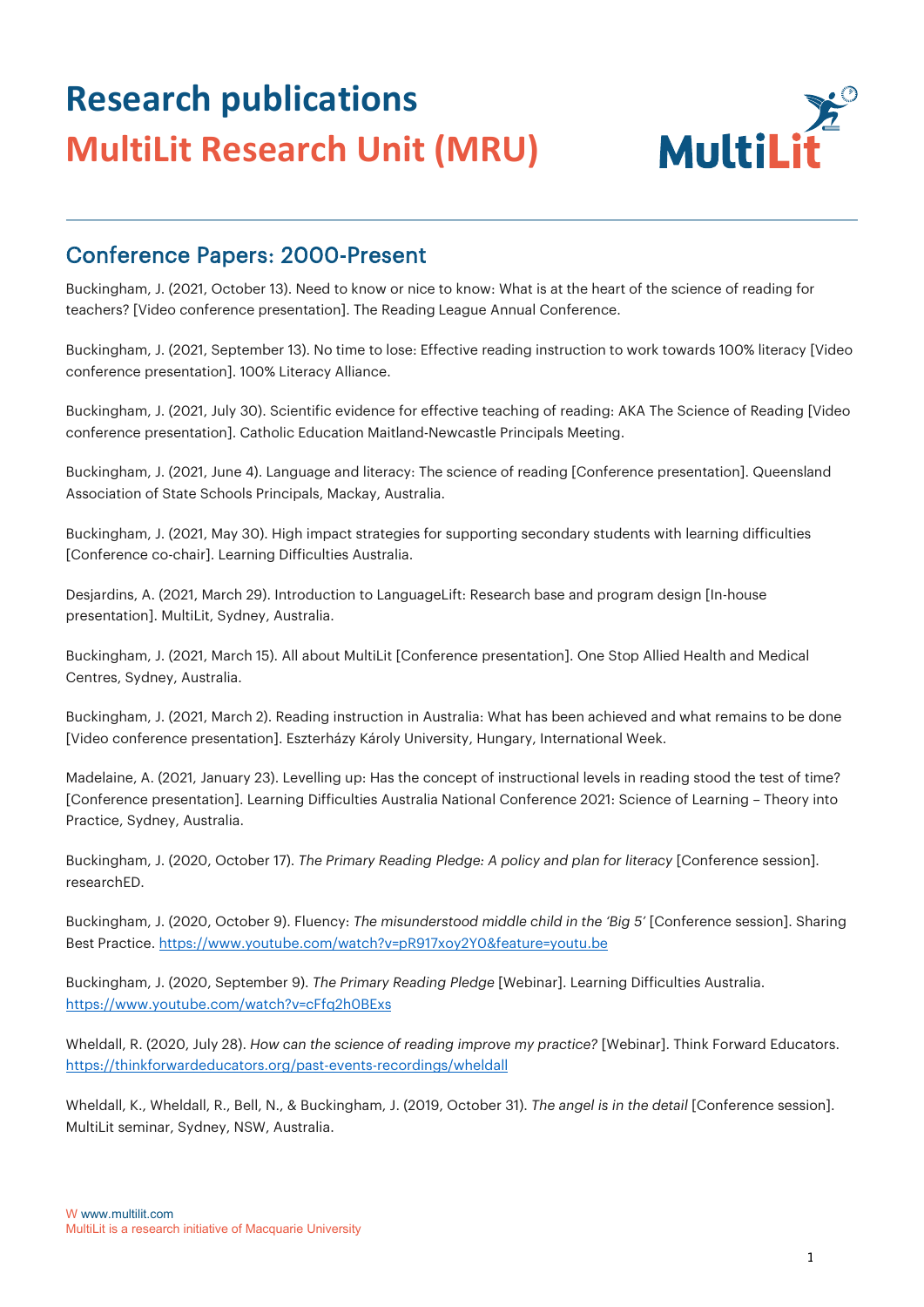

Buckingham, J. (2019, September 30). *From sounding out to sight words: The research base behind the teaching of synthetic phonics* [Conference session]. Sharing Best Practice, Sydney, NSW, Australia.

Buckingham, J. (2019, September 7). *'Great results can be achieved with small forces' (Sun Tzu): How the reading wars are being fought in Australia* [Conference session]. researchED National Conference, London, UK.

Wheldall, K., Wheldall, R., Bell, N., & Buckingham, J. (2019, August 24). *The angel is in the detail* [Conference session]. researchED Conference, Melbourne, VIC, Australia.

Buckingham, J. (2019, July 1). *From sounding out to sight words: The research base supporting the teaching of synthetic phonics* [Conference session]. Sharing Best Practice Conference, Melbourne, VIC, Australia.

Bell, N., Angwin, A., Wilson, W., & Arnott, W. (2019, June 3). *Spelling outcomes in young school-age children with cochlear implants* [Poster presentation]. Speech Pathology Australia (SPA) Conference, Brisbane, QLD, Australia.

Madelaine, A., McMurtrie, A., Reynolds, M., Arakelian, S., Wheldall, R., Wheldall, K., & Bell, N. (2019, April 6). *Exemplary initial instruction in reading shortens the tail of at-risk readers* [Conference session]. Dyslexia-SPELD Foundation Language, Literacy and Learning Conference, Perth, WA, Australia.

Kemp, C., & Wheldall, R. (2018, July). *The role of the special educator in academic learning and engagement: Let's get professional* [Conference session]. Australasian Association of Special Education National Conference, Cairns, QLD, Australia.

Madelaine, A., McMurtrie, A., Reynolds, M., Arakelian, S., Wheldall, R., & Wheldall, K. (2018, October). *Effective initial instruction in reading: An Australian perspective* [Conference session]. The Reading League 2nd Annual Conference, Syracuse, NY, USA.

Wheldall, K., Wheldall, R., Madelaine, A., Reynolds, M, Arakelian, S. (2017, April). *'Just teach our kids to read': Efficacy of intensive reading interventions for both younger and older low-progress readers in schools serving remote Aboriginal communities* [Conference session]. The Australasian Association of Special Education National Conference, Darwin, NT, Australia.

Wheldall, K., Wheldall, R., Madelaine, A., Reynolds, M, Arakelian, S. (2017, March). *'Just teach our kids to read': Efficacy of intensive reading interventions for both younger and older low-progress readers in schools serving remote Aboriginal communities* [Conference session]. Dyslexia Speld Foundation Conference 'Language, Literacy and Learning', Perth, WA, Australia.

Marinus, E., Mostard, M., Segers, E., Schubert, T. M., Madelaine, A., & Wheldall, K. (2016, July). *A special font for people with dyslexia: Does it work and if so how?* [Conference poster]. The Annual Conference of the Society for the Scientific Study of Reading, Porto.

Wheldall, K., Wheldall, R., Madelaine, A., Reynolds, M., & Arakelian, S. (2016, November). *'What's new from MRU?': Recent research on reading instruction from the MultiLit Research Unit (MRU)* [Conference session]. The New South Wales Institute for Educational Research Conference on 'Literacy: What works and why', University of New South Wales, Sydney, NSW, Australia.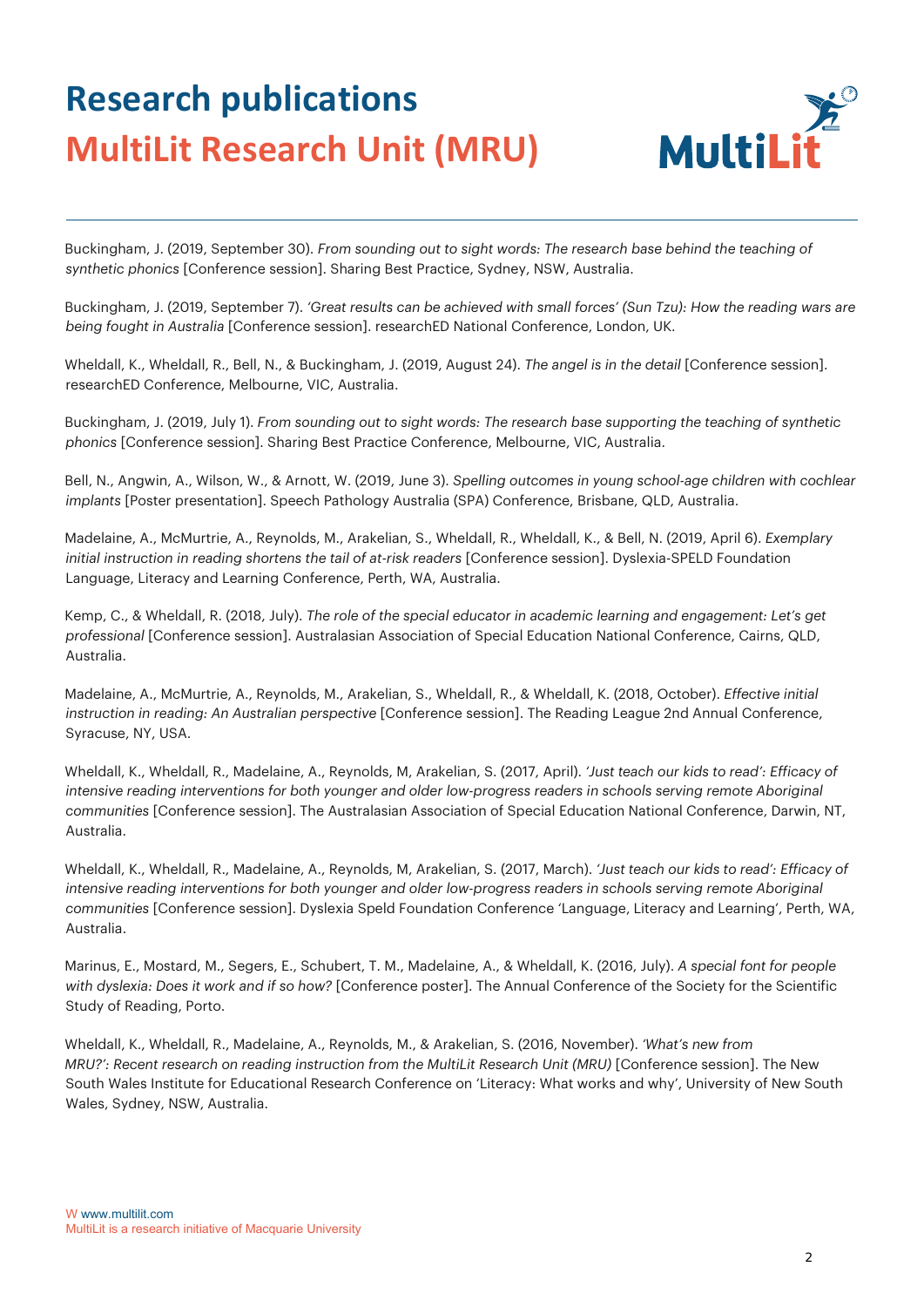

Marinus, E., Mostard, M., Segers, E., Madelaine, A., & Wheldall, K. (2015, April). *A special font for children with dyslexia: Does it work and if so how?* [Conference session]. The Australasian Experimental Psychology Conference, University of Sydney, NSW, Australia.

Wheldall, K., & Wheldall, R. (2015, April). *The story of MultiLit: Effective instruction for low-progress readers* [Conference session]. ARC Centre for Cognition and its Disorders conference on 'Reading and Spelling: Development, disorders and remediation', Sydney, NSW, Australia.

Wheldall, K., & Wheldall, R. (2015, February). *What teachers say and what they do: using research evidence to inform classroom behavior management via Positive Teaching* [Conference session]. researchED Conference, Sydney, NSW, Australia.

Reynolds, M., Madelaine, A., McMurtry, S., Beaman-Wheldall, R., & Wheldall, K. (2014, September). *What we have learned: Implementing MiniLit as an intervention with young struggling readers* [Conference session]. The annual national conference of the Australian Association for Special Education, Sydney, NSW, Australia.

Madelaine, A., Wheldall, K., & Reynolds, M. (2013, September). *Response to intervention models: The role of benchmarks and curriculum-based measurement in making instructional decisions* [Conference session]. Achieving effective outcomes: Language, learning and literacy, Children's Hospital at Westmead Education Research Institute, Sydney, NSW, Australia.

Buckingham, J., Wheldall, K., & Beaman, R. (2012, September). *A randomized control trial of a tier 2 (small group) reading intervention for young low-progress readers: Findings at follow up and implications for classroom practice* [Conference session]. The 2012 Australasian Special Education Conference, Freemantle, WA, Australia.

Wheldall, K. (2011, November). *Introduction: What is Response to Intervention?* [Conference session]. Macquarie University Special Education Centre, Sydney, NSW, Australia.

Reynolds, M., Wheldall, K., & Madelaine, A. (2011, November). *Establishing provisional benchmarks for identifying young low-progress readers in Years 1 and 2* [Conference session]. Macquarie University Special Education Centre, Sydney, NSW, Australia.

Madelaine, A., Wheldall, K., & Reynolds, M. (2011, November). *The role of curriculum-based measurement of reading within the Response to Intervention model* [Conference session]. Macquarie University Special Education Centre, Sydney, NSW, Australia.

Buckingham, J., Wheldall, K., & Beaman, R. (2011, November). *Randomised controlled trials of Tier 2 small group reading interventions for young and older low-progress readers* [Conference session]. Macquarie University Special Education Centre, Sydney, NSW, Australia.

Beaman, R., Wheldall, K., Madelaine, A., Kohnen, S., Reynolds, M., & McMurtry, S. (2011, November). *Meeting the needs of Aboriginal low-progress readers in remote communities* [Conference session]. Macquarie University Special Education Centre, Sydney, NSW, Australia.

Wheldall, K. (2011, October). *Introduction: What is Response to Intervention?* [Conference session]. Applying the Response to Intervention Model with Low-progress Readers: The work of the MultiLit Research Unit, Learning Difficulties Australia, Melbourne, VIC, Australia.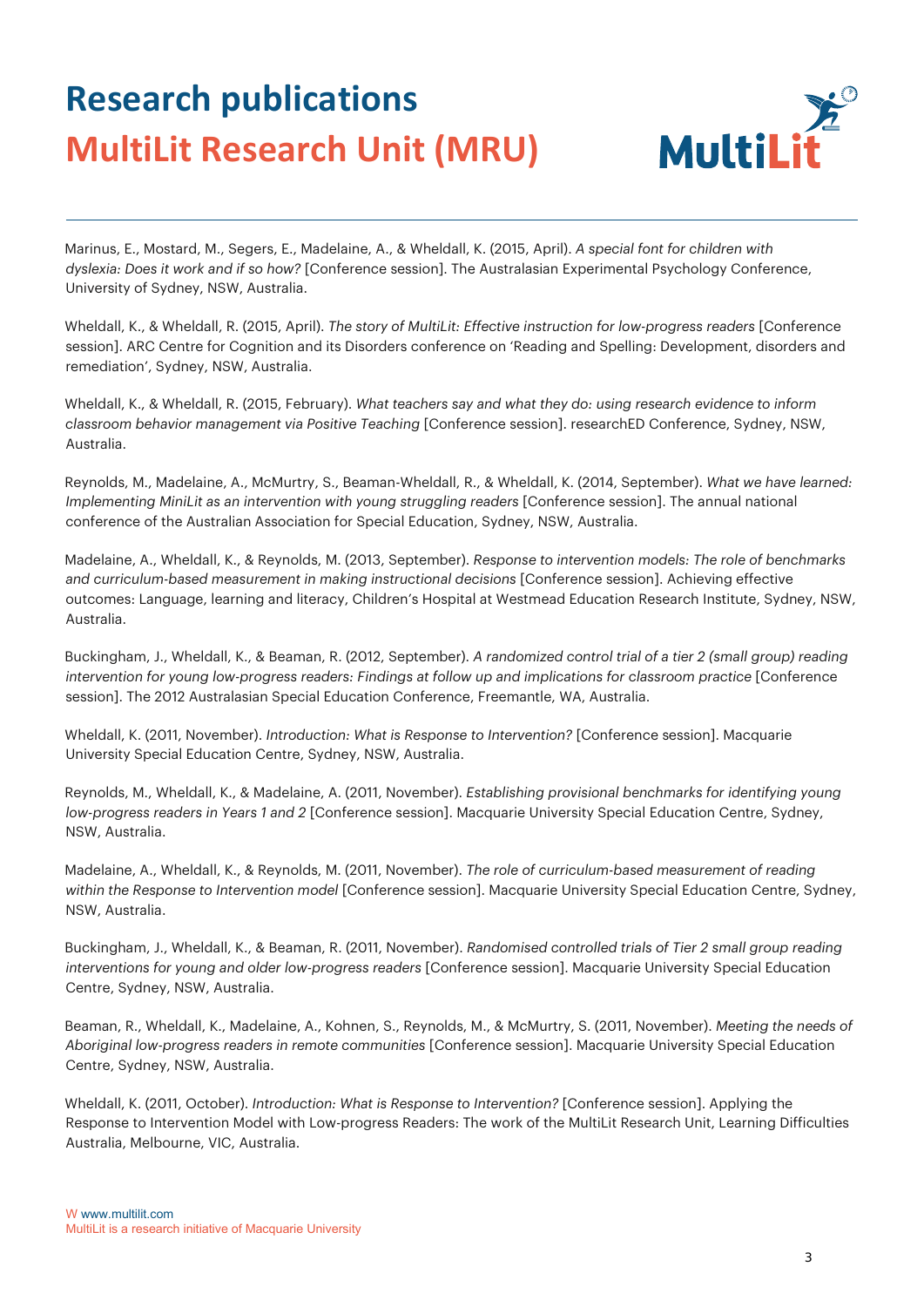

Reynolds, M., Wheldall, K., & Madelaine, A. (2011, October). *Establishing provisional benchmarks for identifying young low-progress readers in Years 1 and 2* [Conference session]. Applying the Response to Intervention Model with Lowprogress Readers: The work of the MultiLit Research Unit, Learning Difficulties Australia, Melbourne, VIC, Australia.

Madelaine, A., Wheldall, K., & Reynolds, M. (2011, October). *The role of curriculum-based measurement of reading within the Response to Intervention model* [Conference session]. Applying the Response to Intervention Model with Lowprogress Readers: The work of the MultiLit Research Unit, Learning Difficulties Australia, Melbourne, VIC, Australia.

Buckingham, J., Wheldall, K., & Beaman, R. (2011, October). *Randomised controlled trials of Tier 2 small group reading interventions for young and older low-progress readers* [Conference session]. Applying the Response to Intervention Model with Low-progress Readers, Learning Difficulties Australia, Melbourne, VIC, Australia.

Beaman, R., Wheldall, K., Madelaine, A., Kohnen, S., Reynolds, M., & McMurtry, S. (2011, October). *Meeting the needs of Aboriginal low-progress readers in remote communities* [Conference session]. Applying the Response to Intervention Model with Low-progress Readers, Learning Difficulties Australia, Melbourne, VIC, Australia.

Reynolds, M., Wheldall, K. & Madelaine, A. (2008, September 19-20). *Sifting through new scientific evidence about the effectiveness of Reading Recovery* [Conference session]. Annual Conference of the Australian Association of Special Education, Freemantle, WA, Australia.

Stephenson, J., Carter, M., & Wheldall, K. (2007, September 29). *Futile exercises: The use of perceptual motor programs for students with special education needs* [Conference session]. Annual Conference of the Australian Association of Special Education, Sydney, NSW, Australia.

Reynolds, M., Wheldall, K, & Madelaine, A. (2007, September 29). *'Meeting Initial Needs In Literacy' (MINILIT): Why we need it. how it works and the results of pilot studies* [Conference session]. Annual Conference of the Australian Association of Special Education, Sydney, NSW, Australia.

Reynolds, M., Wheldall, K, & Madelaine, A. (2006, August 20). *'Meeting Initial Needs In Literacy' (MINILIT): A ramp to MULTILIT for younger low-progress readers* [Conference session]. Annual Conference of Learning Difficulties Australia, Melbourne, VIC, Australia.

Beaman, R., Wheldall, K., & Madelaine, A. (2006, August 20). *Making effective reading instruction possible: The role of Positive Teaching in MULTILIT* [Conference session]. Annual Conference of Learning Difficulties Australia, Melbourne, VIC, Australia.

Madelaine, A., Wheldall, K., & Reynolds, M. (2006, August 20). *Tracking progress in reading: Introducing the WARP, the Pre-WARP and the MULTILIT Book levels* [Conference session]. Paper presented to the Annual Conference of Learning Difficulties Australia, Melbourne, VIC, Australia.

Ellis, L, Wheldall, K., & Beaman, R. (2006, August 20). *The research locus and conceptual basis for MULTILIT: why we do what we do* [Conference session]. Annual Conference of Learning Difficulties Australia, Melbourne, VIC, Australia.

Wheldall, K. (2006, August 20). *Introduction to the symposium 'The Work of the MULTILIT Research Unit at Macquarie University': Origins and efficacy of MULTILIT* [Conference session]. Annual Conference of Learning Difficulties Australia, Melbourne, VIC, Australia.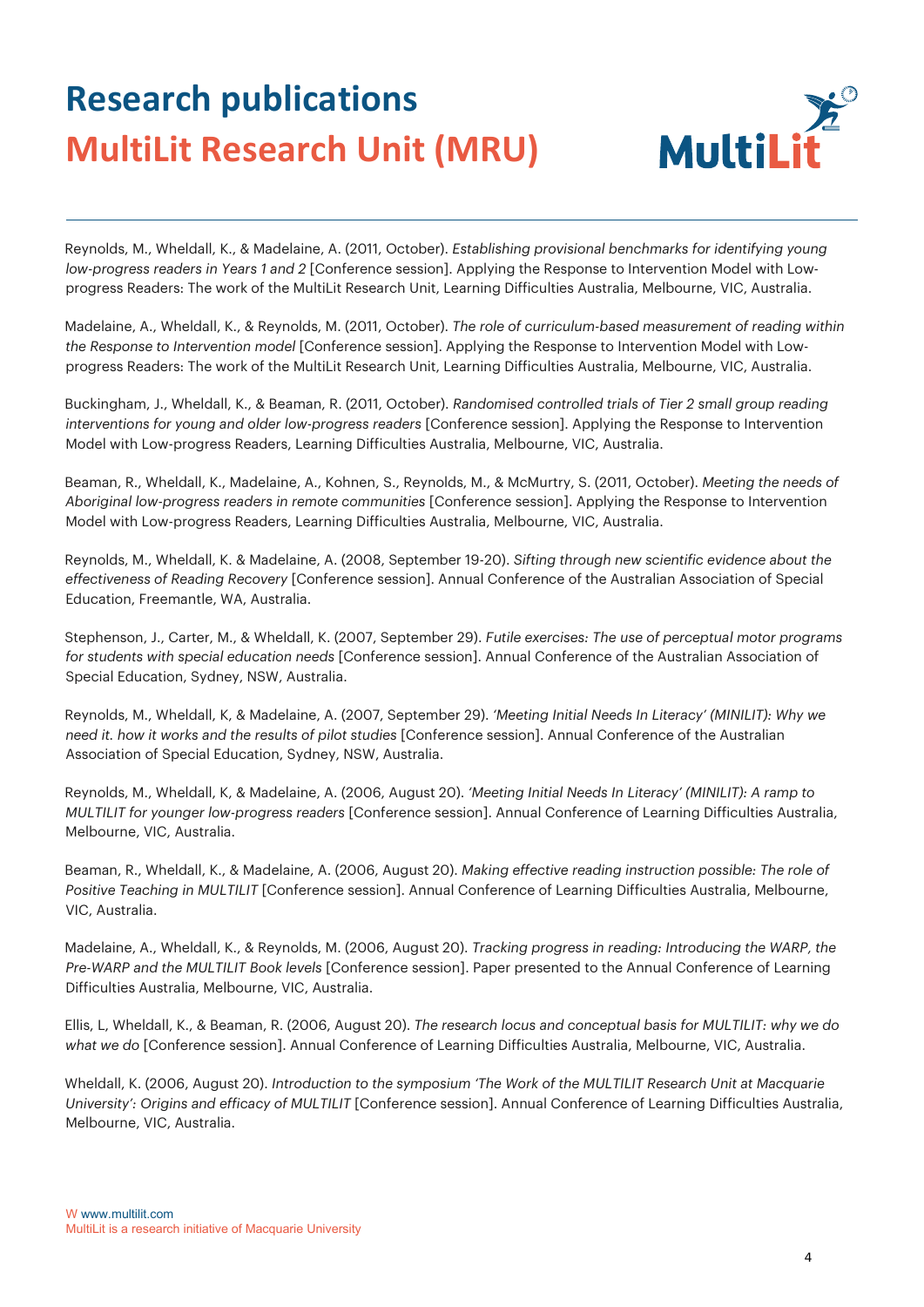

Nickels, L.A., McGlynn, H., Smith-Lock, K., Kohnen, S., & Wheldall, K. (2006, March). *What affects the success of an intervention programme for older low progress readers?* [Conference session]. Inaugural Conference on Clinical and Research Perspectives in Developmental Neuropsychology, Sydney, NSW, Australia.

Wheldall, K., & Beaman, R. (2005, April 9). *An introduction to Positive Teaching: Effective classroom behaviour management* [Invited workshop presentation]. NSW SPELD Annual Conference, Ravenswood School, Sydney, NSW, Australia.

Wheldall, K., & Beaman, R. (2004, July 5-7). *MULTILIT for boys (and girls): Meeting the needs of low-progress readers* [Invited workshop presentation]. 'Conference on Boys' Education', Massey University, Albany, July 5-7, 2004.

Wheldall, K. (2004). Boys, books, behaviour … and balance. Invited opening keynote address to 'Conference on Boys' Education', Massey University, Albany, New Zealand.

Sharma, M., Purdy, S. C., Newall, P., Wheldall, K., Beaman, R., & Dillon, H. (2003). Auditory evoked potentials in children with reading problems show abnormal auditory processing. In C. Williams and S. Leitao (Eds.), *Nature, nurture, knowledge: Proceedings of the 2003 Speech Pathology Australia national conference.* Speech Pathology Australia.

Wheldall, K., & Beaman, R. (2003, March 27-29). *MULTILIT for boys (and girls): Meeting the needs of older lowprogress readers* [Conference session]. 'Boys to Fine Men: School and Community Partnerships' Conference, Newcastle, NSW, Australia.

Wheldall, K. (2003, March 27-29). *Boys, books and behaviour* [Conference session]. 'Boys to Fine Men: School and Community Partnerships' Conference, Newcastle, NSW, Australia.

Sharma, M., Purdy, S.C., Newall, P., Wheldall, K., & Beaman, R. (2003, May 4-8). *Auditory evoked potentials in children with reading problems show abnormal auditory processing* [Conference session]. Speech Pathology Australia National Conference, TAS, Australia.

Sharma, M., Purdy, S.C., Newall, P., Wheldall, K., & Beaman, R. (2003, June 8-12). *Mismatch negativity to speech and simple and complex tonal stimuli in school-aged children with reading difficulties* [Conference session]. XVIII International Evoked Response Audiometry Study Group (IERASG) Biennial Symposium, Puerto de la Cruz, Spain.

Sharma, M., Purdy, S. C., Newall, P., Wheldall, K., & Beaman, R. (2002, March 17-22). *Discriminative auditory cortical evoked potentials to tonal and speech stimuli in adults and school-aged children* [Conference session]. XXVI International Congress of Audiology and Joint Conference of the Audiological Society of Australia and the New Zealand Audiological Society, Melbourne, VIC, Australia.

Wheldall, K. (2001, November 16). *The work of the Reading Disability Research Group (RDRG) at MUSEC* [Conference session]. Fourth Annual Conference of the Australian Psychological Society College of Educational and Developmental Psychologists (New South Wales Branch), Parramatta, NSW, Australia.

Madelaine, A., & Wheldall, K. (2001, December 13-15). *'Let's do the time(d) WARP again': The development of a set of standardised passage reading tests for monitoring the progress of low-progress readers* [Conference session]. West Virginia Reading Association 46th Annual Conference, White Sulphur Springs, West Virginia, USA.